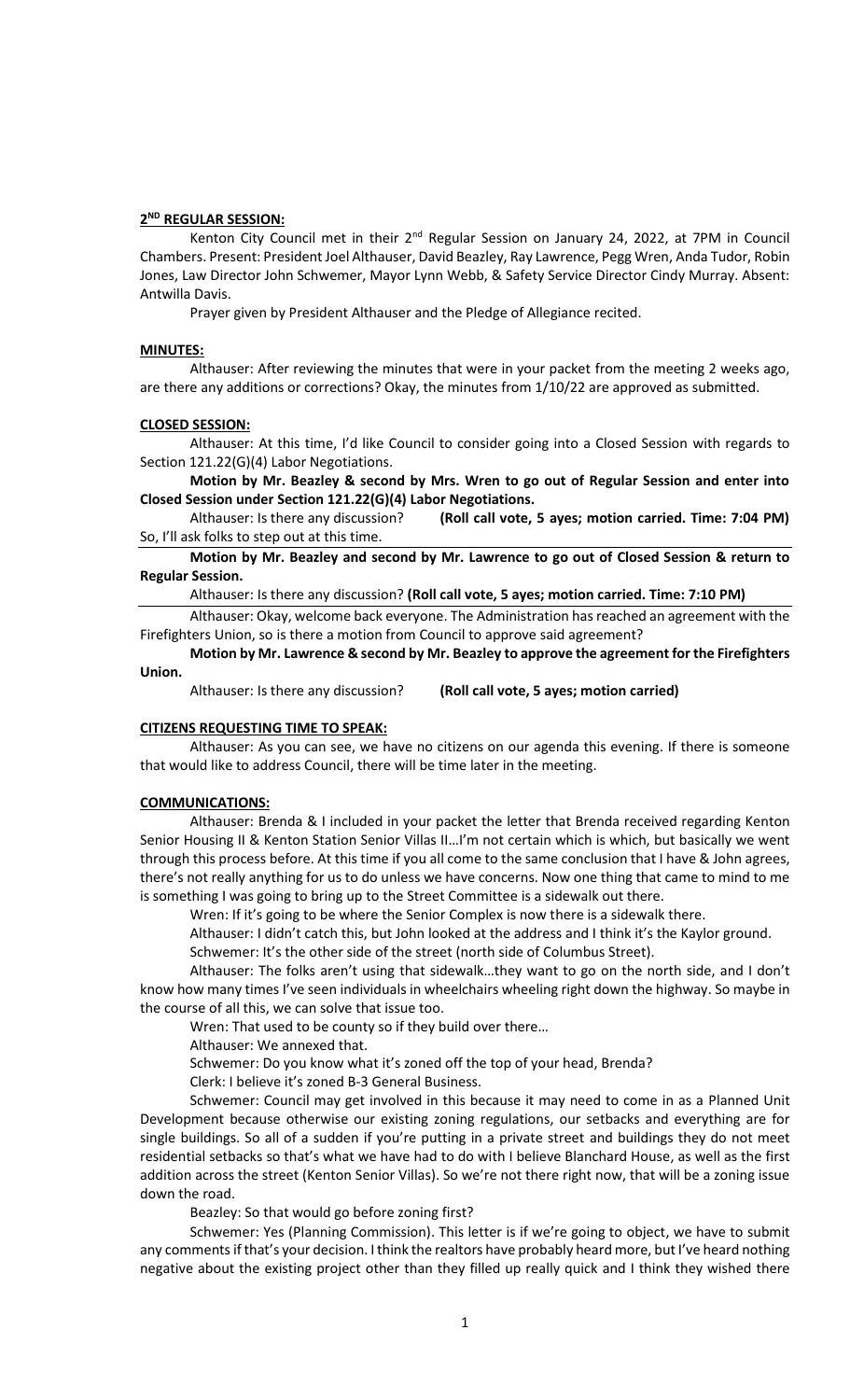were more. I think sometimes the wish was there was a higher income threshold because some people are not able to do that because they have a little bit too much money.

Wren: Right. When they started building that project, they weren't going to be subsidized but anytime OHFA is involved they have to go by those rules. I think it's a great thing because it is full and the only complaint I've heard about it, is the fact that there is a tier scale there and some people don't qualify because they have too much income.

Schwemer: This letter is a little unclear to me on what kind of income whether this is a higher threshold because it says moderate income. I think it was more of a lower income threshold for the first group. So I don't know.

Althauser: Does any Councilmember have a desire for us to submit any comments to the OHFA? Okay, let the record show that we chose not to comment at this point in time. Are there any other communications to be presented?

### **PETITIONS:**

Althauser: We have no petitions.

### **ADMINISTRATIVE REPORTS:**

Althauser: Chief, do you have anything to comment on your reports?

Police, Chief Musser: I have nothing other than I welcome any questions you may have.

Althauser: Are there any questions on the monthly and/or annual report? What was your biggest surprise when you looked at 2021?

Chief Musser: There really wasn't anything catastrophically higher or lower…

Beazley: That's a man with his finger on the pulse.

Althauser: Chief Donnelly, do you have anything to add to your monthly & annual reports?

Fire, Chief Donnelly: Probably the biggest thing I've got to report is on Friday we submitted a grant through the Assistance of Firefighter Grant program through FEMA. Basically, that's to replace all of our air packs, our SCBA bottles, & also update our breathing air compressor & fill station. The total grant dollars we're requesting is \$241,875 and I think our 5% match was right around \$35,000 or \$37,000 (\$11,517) for all of that. So that's the big thing we're looking at right now. On the new ambulance we're just waiting for the radios to come in for that and I think all of the other equipment is in. So, we're ready to get that out on the road and if it works out with the weather maybe we'll bring it up here when we get it fully…

Beazley: Will it take long on the radio?

Chief Donnelly: I talked to them about a week ago and they thought it'd be about 2 weeks to get it in. But then the MARCS radio has to go…it's a programming thing where they've got to get the template back from Ohio DAS to program the radios. But usually, it's maybe a week after they get the radios…hopefully within the next 3 weeks…worse case scenario if we really needed to put it in service right now we've got our portable radios the guys could use to do communications on. Other than that, that's all I've got.

Althauser: Probably nothing from Parks & Rec?

Mayor Webb: Robin will address that.

Jones: We have a Parks & Rec meeting this Thursday in Council Chambers at 6:30 PM, if anyone wants to attend that.

Althauser: You said 6:30 Thursday? (yes). No report from Income Tax or the Auditor tonight. Law Director? No. Safety Service Director?

Murray: Nothing.

Althauser: You found the WWTP Daily Discharge Flow report & then added at your station tonight was the Public Works report. If there are any questions on those you can ask Cindy. Mayor, you're up next if you have anything…

Mayor Webb: I just want to report that we did hire Jacqualine Fitzgerald for our Community Improvement Director. Three people made it to the final round and everybody did a fantastic job and we appreciate everybody who was in all of the interviews. She and Angelica will be here next Council meeting for introductions. Also, we'll have the first Mayor's meeting for the Hardin County Mayor's on February 2<sup>nd</sup> at 6PM and it will be here. So media, if you would like to attend, it's all you. We'll be going over Capital Budget and I'm going to try to get this where we meet every other month. And, it's pretty big news with the 20 billion dollar investment…I mean 200 billion dollar investment in Columbus. We did have a call in to the Governor, we don't want to miss it however that looks. It will be a great opportunity for the State of Ohio, so I'll say Ohio is on the move. It's pretty exciting for that. That's all I have right now.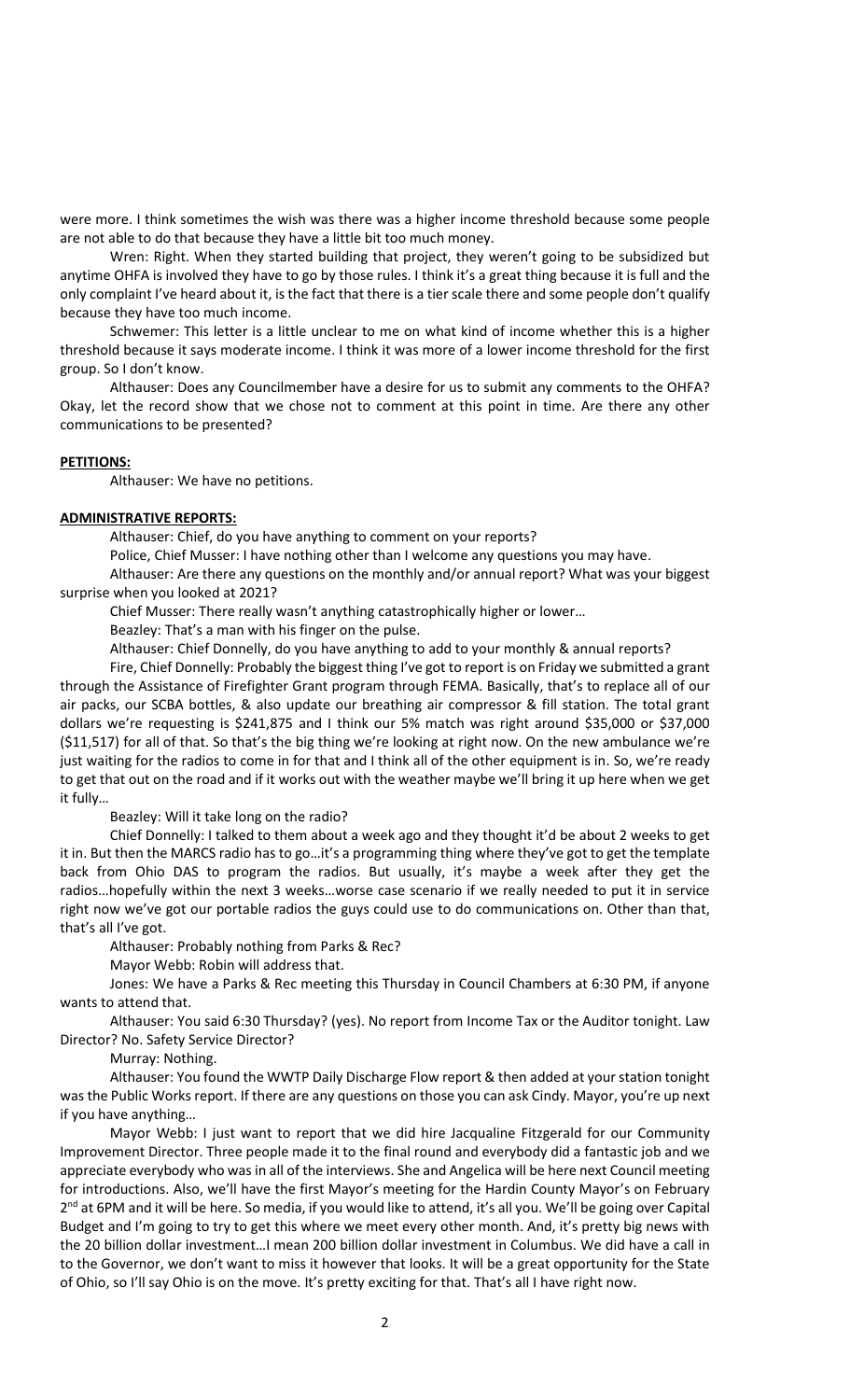### **REPORTS OF STANDING COMMITTEE AND/OR SPECIAL COMMITTEES:**

Althauser: Is there anything from Finance, MOP, Safety/Nuisance? Nothing? Okay.

#### **REPORTS FROM COUNCIL MEMBERS:**

Regional Planning – Althauser: I think you reported on your meeting last time…

Beazley: Correct. We've not met since.

Parks & Rec Board - Althauser: Robin just talked about Parks & Rec.

Grove Cemetery Board – Althauser: That would be Antwilla who isn't here.

BKP Ambulance District Board – Althauser: I did email out the minutes for December. We did meet last week…if you look at the December meeting you can see it was a pretty long meeting. Also, Chad, Shelley, Bob White & I did meet with the Administration at the Hospital to discuss some of their runs and some things that have been happening. We're meeting with them, at least Chad & Shelley are...Chad is our Chief and Shelley Prater is head of…well not head of bookkeeping, but she handles all of the insurance claims, so they'll meet with the hospital every month just to try to keep that line of communication going.

#### **OLD BUSINESS:**

1) Discussion of open Council Seat ( $1<sup>st</sup> Ward$ ): You saw we have 2 individuals that would like to be considered for that open seat. I wanted Brenda to get these out to you, so everybody should have a copy. What we've done in the past is get a few times we thought we could meet. Ideally, we'd interview them right after one another, and get that ball going. I guess we can either chat right after Council or talk some times now. I guess there's no reason we can't…the 2 applicants are Anna LaWarre and Sue Fox Buroker. Do you have any certain time commitments as far as an interview Anna?

Anna LaWarre: Evenings.

Althauser: I think an evening would work for Sue.

Schwemer: Is it something you'd want to do before or after a Council meeting?

Althauser: Thoughts?

Lawrence: It doesn't matter to me. I'm open to anything.

Althauser: It could get a little long…do you want to try to work it around the next Council mtg? Schwemer: I was just throwing that out there…

Beazley: With 2 candidates I don't think you'd have a significant amount of time…both of them, I think, are well known in the community.

Lawrence: Do we want to have her seated by the next meeting?

Althauser: Well, that's what I was aiming for. I was aiming to do something the very beginning of next week. For example, next Monday and/or Tuesday…what's Council's thoughts? After 5PM.

Beazley: I have a tentative commitment on Monday at this point, but Tuesday would work.

Lawrence: Is that Feb.  $1<sup>st</sup>$ ? I'm fine with that.

Althauser: Do you have any time on Feb.  $1<sup>st</sup>$  Anna?

LaWarre: Any time after 5PM is fine.

Lawrence: It is the Lunar New Year though…

Beazley: It would be a good time to evaluate people. Ha.

Schwemer: We could wait until Groundhog Day. Ha.

Althauser: Sue might not be available Tuesday, but let's tentatively say Tuesday, Feb.  $1^{st}$  ...!'m trying to think of what's going to work for Sue, depending on what's going on over there…

Beazley: She has a big meal tomorrow so I'd think maybe next week would be an off week.

Althauser: Okay, so how about 5:30PM for you Anna? And then I'll reach out to Sue & see if we can fit her on either side of that. I'm trying to remember from the past…do you foresee these taking more than ½ hour?

Schwemer: No. Historically they were about 15-20 minutes.

Althauser: Okay, I'll try to see if Sue can come in at 5PM. Let's plan on being here right at 5PM everyone with the idea of trying to get that all wrapped up. That's Tuesday, the 1<sup>st</sup>. While you are right here, do you have any questions?

LaWarre: No, I don't think so. That's why I've been showing up to a couple of the meetings and stuff like that…I've talked with Dave and Ray some....

Althauser: I really appreciate your interest. I've known you for a long time. Questions or comments from Council? Okay, between the two of us (Dave & Joel), well and Anda sees her too, but I may head over there later…she might be over there…

2) Discussion of Standing Committees: I passed out a list of standing committees and individual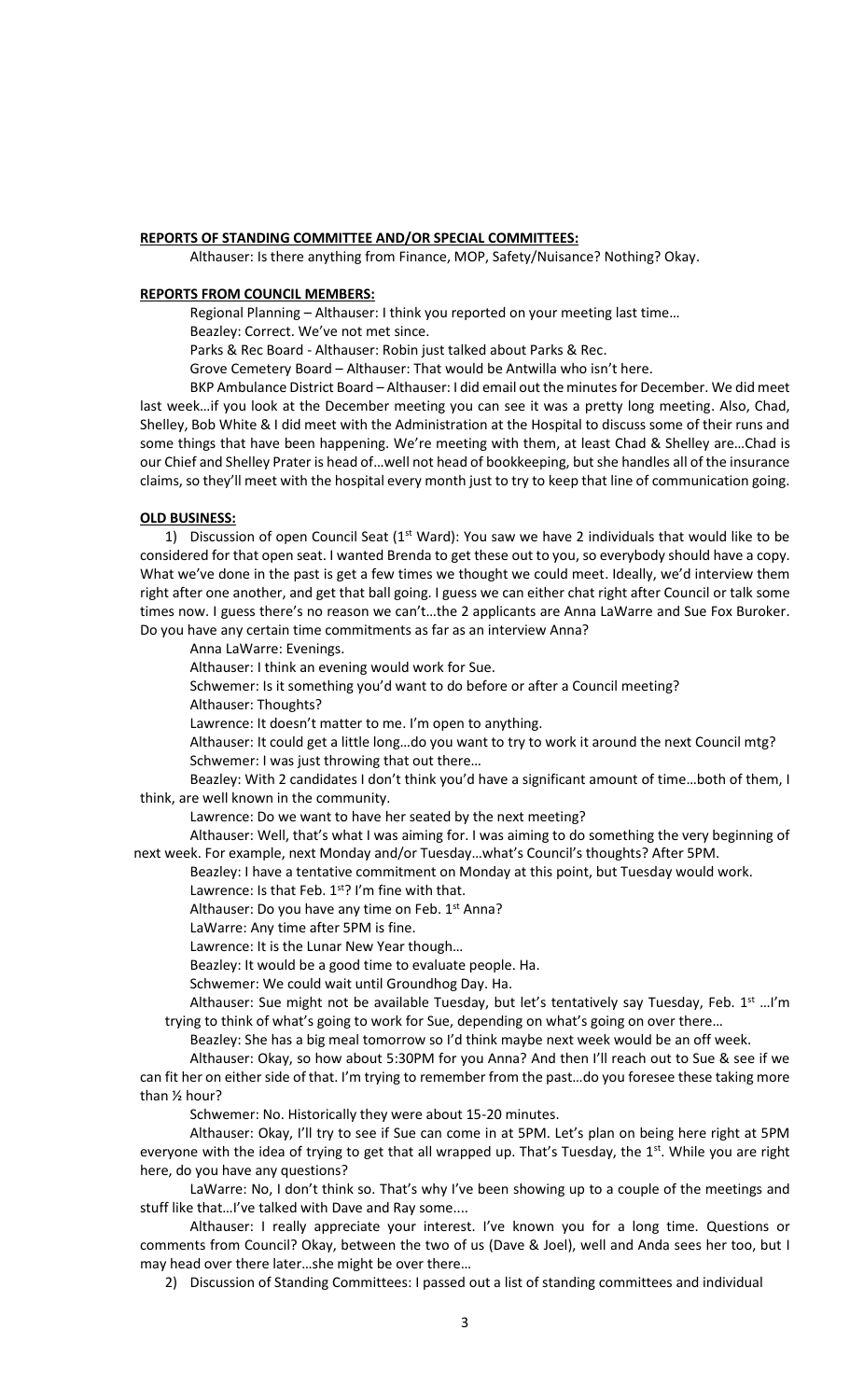appointments. Now, there could be some horse trading if we have to, but that's the way I've got them right now. The 3 open spots would be Lynn's appointment to the Tree Commission, and then 2 committee spots would go to whoever gets the 1<sup>st</sup> Ward. For now, Lynn I have you continuing being the School Liaison because you've been doing it and wanted to. It's not necessarily something we're obligated to do, but if you want to. Any thoughts? If you don't want to bring up anything right now you can talk to me afterwards. I'd encourage MOP, I gave you each a copy of that chapter, and I'd encourage all Councilmembers…I know I'm going to try to look at researching a few things, but if you have things, we can introduce legislation. There are things that you, as a committee, want to start to look at and tear apart…I think Chief Musser had some stuff & it took us a while, but he had us work on it a couple of years ago. And Antwilla's all over it now, that's her thing, she wants to really look at some of those nuisance issues. Remember all committee meetings are open and all Councilmembers are welcome to attend them. That's why I'm trying to make a point to having a point & time on the agenda where we just say hey what are the committee meetings coming up and let's make certain we get those in the record so everybody knows. Okay, any other old business to be discussed?

### **NEW BUSINESS:**

ORDINANCES & RESOLUTIONS:

2 ND READING:

Althauser: Just a reminder, all of those the rules were suspended and you can act on them tonight. Schwemer: It's important & we'd need a unanimous yes to get any of those pieces passed because we're still at a 2/3 majority.

Althauser: Right, for emergency language.

1) **RESOLUTION NO. 22-001, TITLY ONLY; A RESOLUTION AUTHORIZING AND DIRECTING THE MAYOR AND/OR SAFETY SERVICE DIRECTOR TO APPLY TO THE OHIO DEPARTMENT OF TRANSPORTATION FOR TRANSPORTATION ALTERNATIVES PROGRAM (TAP) FUNDING AND DECLARING AN EMERGENCY.**

Althauser: Was this described to everyone to enough satisfaction for you all 2 weeks ago? Is there a motion to consider?

**Motion by Mr. Beazley & second by Mr. Lawrence to approve Resolution No. 22-001.** Althauser: Is there any discussion? **(Roll call vote, 5 ayes; motion carried)**

**2) RESOLUTION NO. 22-002, TITLE ONLY; A RESOLUTION FINALIZING THE ACTIONS UNDER ORDINANCE NO. 21-017 TO PERMIT THE CITY OF KENTON, OHIO TO ENTER INTO A HIGHWAY IMPROVEMENT PROJECT WITH THE OHIO DEPARTMENT OF TRANSPORTATION AND DECLARING AN EMERGENCY.**

Althauser: Same thing…any questions? Motion to consider? **Motion by Mrs. Wren & second by Ms. Jones to approve Resolution No. 22-002.** Althauser: Is there any discussion? **(Roll call vote, 5 ayes; motion carried)**

**3) ORDINANCE NO. 22-001, TITLE ONLY; AN ORDINANCE PROVIDING FOR ADDITIONAL APPROPRIATIONS FOR THE YEAR 2022 FOR THE CITY OF KENTON, OHIO AND DECLARING AN EMERGENCY.**

Beazley: This is the additional amount paying for Resolution No. 22-002 after the State's estimate came in a little higher for us. We had originally budgeted what they cost and then this is the additional amount based on their new projections.

Althauser: And that also was suspended. Thank you, David. These ones that are additional appropriations are always kind of tough when you read them the  $2^{nd}$  &  $3^{rd}$  time because you don't see more than the heading. So, thank you for remembering that. Do I have a motion to consider?

**Motion by Mr. Beazley & second by Mr. Lawrence to approve Ordinance No. 22-001.** Althauser: Is there any discussion? **(Roll call vote, 5 ayes; motion carried)** 

## **SCHEDULING OF COMMITTEE MEETINGS:**

Althauser: I know Antwilla is going to get busy pretty quick…obviously there are a couple of committees where you're lacking a person and that might…(static)

Lawrence: I was interested (static)

Althauser: Ray, I've got you on the 3 you were interested in, but there are 2 committees where we're short a person right now, but I can't remember which two…

Lawrence: Public Utilities, and Legislation, Codes & Regulations.

Althauser: And Legislation, which is Antwilla's…on Utilities, that committee will have guidance from things that Cindy needs so that will be a work in progress.